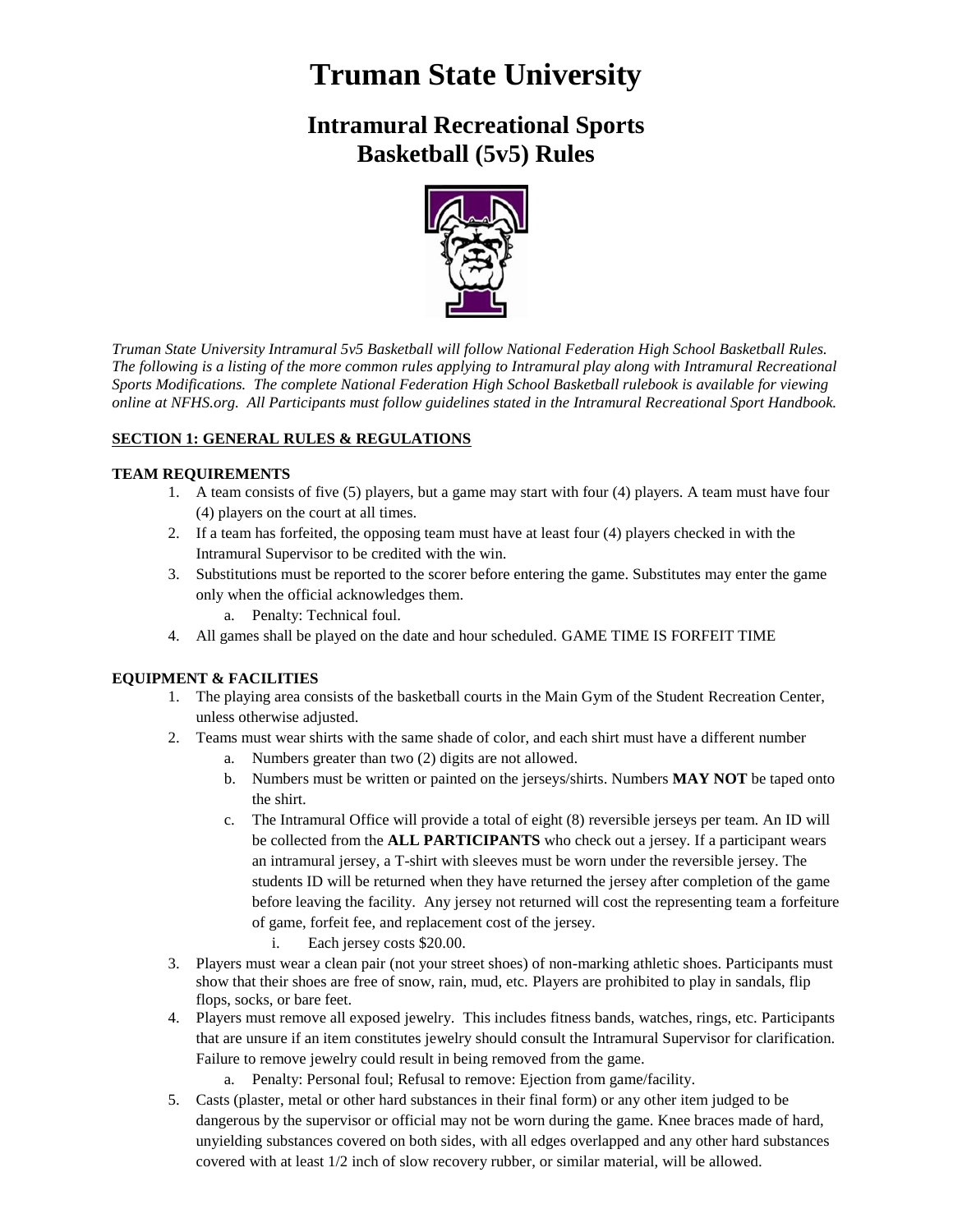- 6. Spectators, "coaches", injured, or inactive players are not permitted in a team's bench area. Participants who are playing are the only members allowed in the bench area.
	- a. Penalty: Reduction of Sportsmanship points; potential ejection from game/facility.
- 7. Games will be hosted at the Truman Student Recreation Center unless otherwise noted. Basketballs will be provided for participants to use.
	- a. Teams who wish to use their own ball for a game must have the opposing team agree to use the equipment provided.

### **SECTION 2: GAMEPLAY & RULES**

### **LENGTH OF GAME & TIMING**

- 1. There will be two sixteen (16) minute halves of continuous running time. Clock stops for time outs or official time outs (e.g. for injuries or retrieving a ball). Clock is not stopped for violations.
	- a. Exception: During the last minute of first half and last two minutes of the second half, the clock will be stopped for all dead ball situations (e.g., violations, turnovers, time outs, fouls, etc.).
- 2. When a team is shooting free throws and a time out is called, the clock will start when the ball is touched after a throw-in on a made basket or when the ball is touched in bounds on a missed basket. The clock continues to run on technical fouls unless a time out has been called.
- 3. There will be a two-minute intermission between halves.
- 4. Overtime: Playoffs only. There will be no regular season overtime. In the playoffs, there will be a two minute overtime period. Clock stops on all dead ball situations. Overtime will start with a jump ball.
	- a. If multiple overtime periods are necessary, there will be a one-minute break between overtime periods. Overtime will be repeated until a winner is declared. All fouls carry over, but time outs do not. Teams will receive one time out per overtime period.
- 5. Mercy Rule: At any point in the  $2<sup>nd</sup>$  half when a team is ahead by 30 points, the game will be stopped. If a team is leading by 20 points at two minutes within the game, the clock will be continuous.
- 6. Time Outs
	- a. Each team will have two (2) time outs per game (no limit per half). Time outs are one (1) minute long each. After each time out, the official should record the number of the player who called the time-out and the time it was called.
	- b. Time-outs may only be called by the team with possession of the ball or during a dead ball situation. Only players that are in the game may call a time-out. Participants on the bench may not call time-out. After a time-out the ball will be in-bounded closest to the spot where the ball was when the timeout was called.
	- c. One time-out per overtime period is allowed. Time outs from regulation play do not carry over into the overtime.

# **VIOLATIONS**

- 1. Back-court: Teams may not be in continuous control of a ball in their backcourt for 10 seconds. Failure to advance the ball past half court in 10 seconds results in a violation. Once the ball has been established across the half-court line (both feet and the ball), it is a violation to cross back over into the back-court.
	- a. Penalty: Turnover of possession.
- 2. Three Seconds: An offensive player cannot be inside of or in contact with the free throw lane (known as the key) for more than three seconds while the ball is in his/her team's front-court.
	- a. Penalty: Turnover of possession.
- 3. Five Seconds: If a player is closely guarded (within six feet) in the front-court and holds the ball for more than five seconds, or dribbles the ball for more than five seconds then a violation will be called.
	- a. Penalty: Turnover.
- 4. Kicking: It is a violation to intentionally strike the ball with any part of the leg or foot
	- a. Penalty: If committed by possessing team, results in turnover of possession. If committed by defensive team, possessing team will in bounds ball from nearest sideline/endline.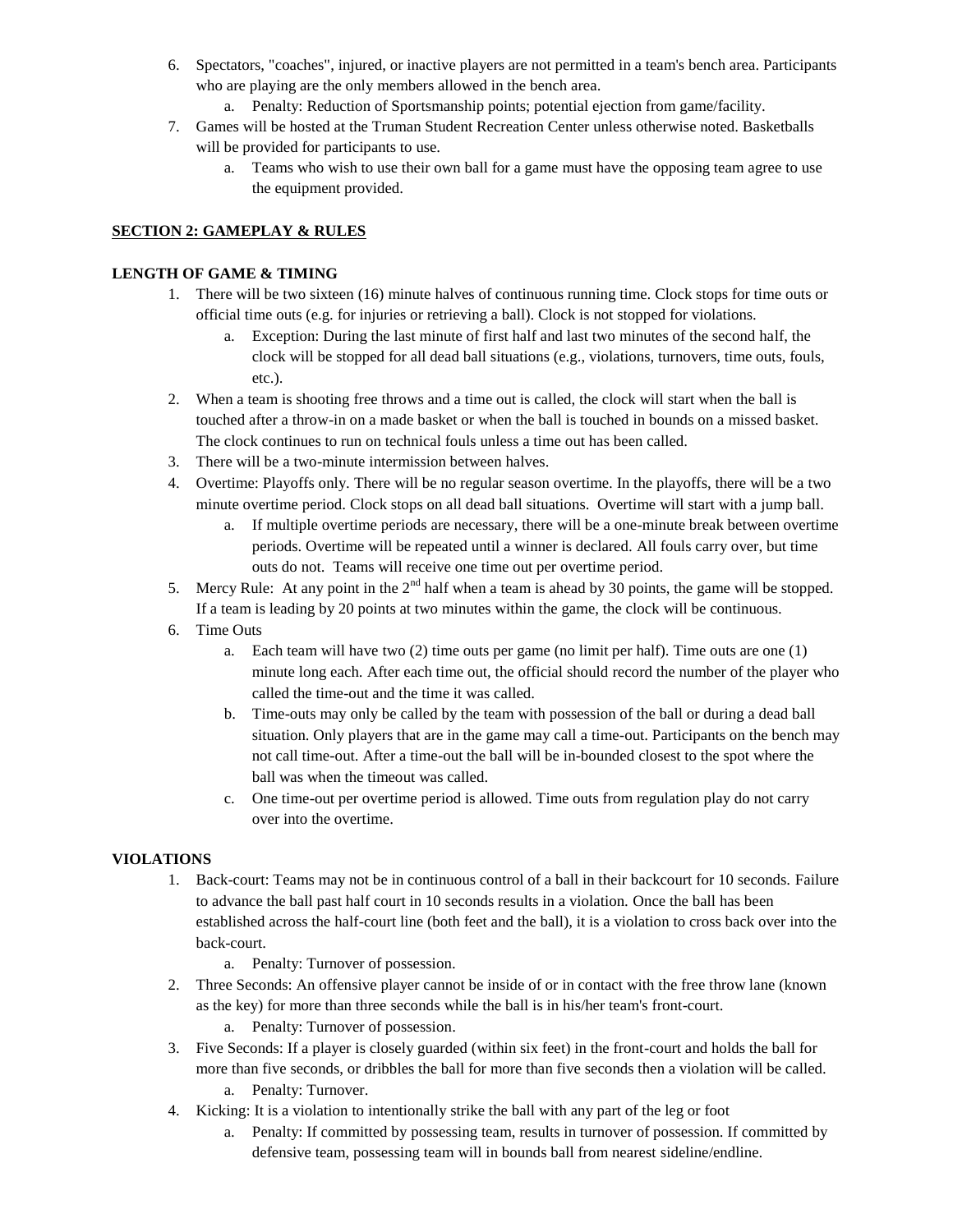- i. Accidentally striking the ball with the foot or leg is not a violation. This is at the discretion of the official.
- 5. Elbowing: Swinging of the elbows while in possession of the ball without pivoting either foot is a violation.
	- a. Penalty: Turnover of Possession and foul assessed.
- 6. Travelling: Occurs when a player holding the ball moves one or both of his feet illegally. Most commonly, a player travels by illegally moving his or her pivot foot or taking two or more steps without dribbling the ball.
	- a. Penalty: Turnover of possession.
- 7. Double Dribble: An illegal dribble that occurs when a player dribbles with both hands simultaneously or interrupts a dribble by holding the ball briefly in one or both hands.
	- a. Penalty: Turnover of possession.
- 8. Jump Ball: When players on both teams both have possession of the ball; if players from both teams have their hands on the ball simultaneously.
	- a. Possession arrow determines who has possession.
- 9. Out of Bounds: When the ball goes out of play, it is awarded to the team that did not touch it last; if a player steps out of bounds while possessing the ball, the opponent shall gain possession.
- 10. Common Fouls
	- a. Illegal contact
	- b. Charging
	- c. Blocking
	- d. Illegal Screen
	- e. Pushing
	- f. Holding
	- g. Illegal use of Hands
	- h. For additional fouls and descriptions, please consult the NFHS Rulebook.
- 11. Throw In Violations:
	- a. The thrower shall not leave the designated throw-in spot until the ball has crossed the plane of the boundary.
		- i. Penalty: Turnover of possession.
	- b. The thrower must pass the ball into the court within five seconds of the start of a throw-in. i. Penalty: Turnover of possession.
	- c. The thrower may step on but not over the sideline.
		- i. Penalty: Turnover of possession.
	- d. The opponent of the thrower cannot reach through the throw-in boundary plane and foul the thrower.
		- i. Penalty: Intentional foul.
	- e. The opponent of the thrower cannot reach through the throw-in boundary plane and touch or dislodge the ball.
		- i. Penalty: Technical foul.
	- f. The opponent of the thrower cannot cross the end line or its imaginary plane. This is a delay of game. Each **TEAM** will be warned on the first infraction and penalized on each subsequent offense.
		- i. Penalty: Technical foul.
- 12. Free Throw Violations
	- a. Players who wish to occupy the marked lane spaces must do so quickly, and must alternate lane spaces if their opponents wish to occupy the space nearest them.
	- b. Any player other than the free thrower, who does not occupy a marked lane space, must be behind the free throw line extended and behind the three-point line. These players may not enter this area until the ball has been released by the shooter.
	- c. The free thrower must not touch the free throw line. He or she cannot fake a try, and must release the ball within ten seconds of gaining possession.
		- i. In a one and one situation this will result in a turnover of possession.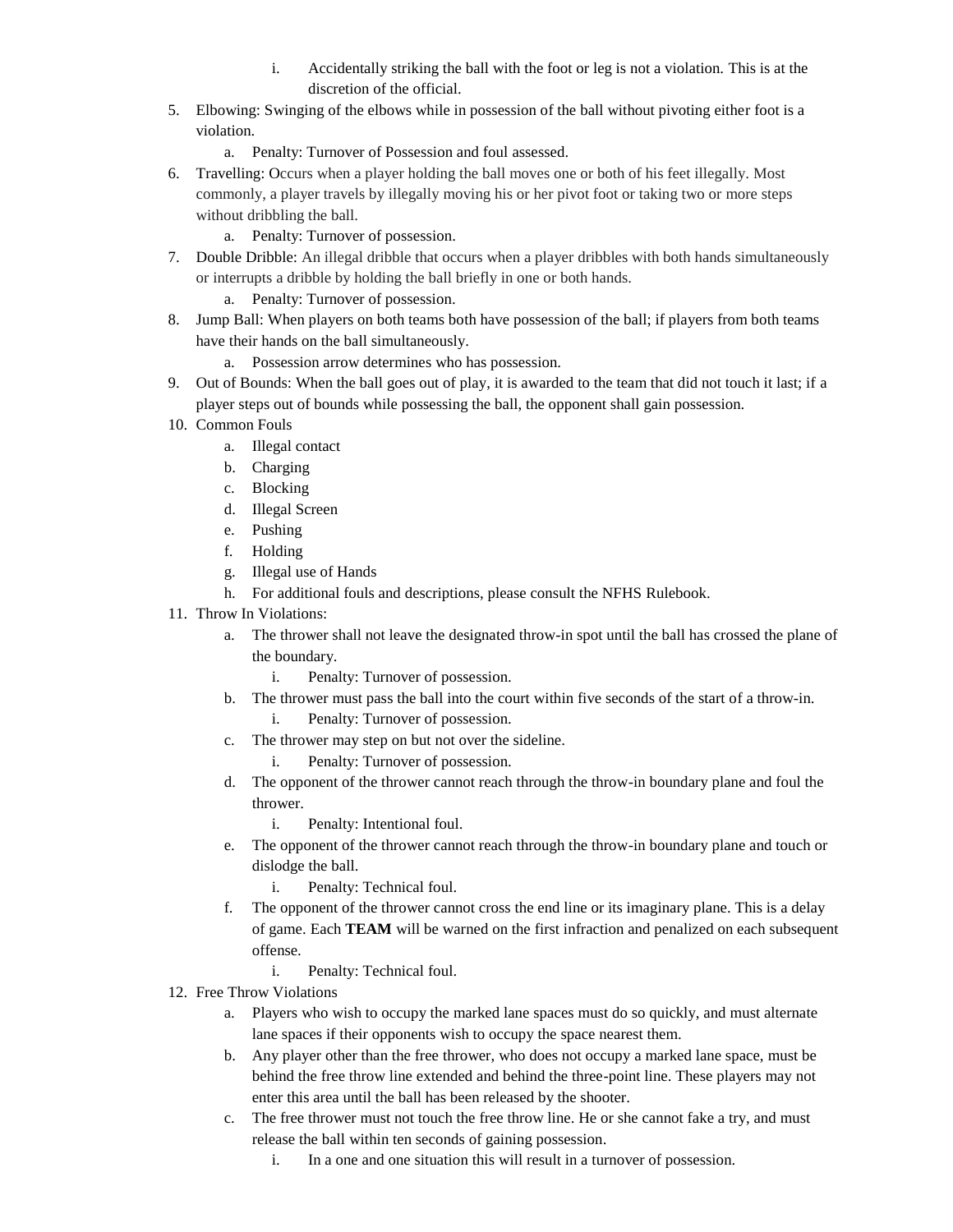- ii. If this occurs on the first attempt of a two shot foul, the first shot is void and the second will be administered.
- iii. If this occurs on the second attempt of a two shot foul, it will result in a turnover of possession.
- d. Failure to cause the ball to touch the rim will result in a dead ball.
	- i. In a one and one situation this will result in a turnover of possession.
	- ii. If this occurs on the first attempt of a two shot foul, the first shot is void and the second will be administered.
	- iii. If this occurs on the second attempt of a two shot foul, it will result in a turnover of possession.

#### **FOULS**

- 1. Players will be allowed two free throws when fouled in the act of shooting if the foul occurs beneath the three point arc and the shot is missed. If the basket is made, then it counts and the player is allowed one free throw.
- 2. Players will be allowed three free throws when fouled in the act of shooting if the foul occurs outside the three point arc and the shot is missed. If the basket is made, then it counts and the player is allowed one free throw.
- 3. If a player is fouled while not in the act of shooting, play will be stopped and played in by the team not committing the foul.
	- a. Exception: If a team is in bonus or double bonus.
- 4. The first marked lane spaces (ones adjacent to the end line) shall be occupied by opponents of the freethrow shooter, unless the resuming of play procedure is in effect. The second marked lane spaces on each side may be occupied by teammates of the free-throw shooter, and the third marked lane spaces may be occupied by opponents of the shooter. The total number of players permitted on marked lane spaces are six (not including the shooter) four defensive and two offensive. The offense may have no more than two players and the defense can have as little as two and as many as four. The lane spaces closest to the block must remain vacant.
- 5. Bonus
	- a. A player will receive the one-and-one bonus after the offending team has accumulated 7 fouls each half. This rule applies to all fouls except shooting, player control, technical, intentional or flagrant. On the tenth foul and thereafter the opposing team will shoot two free throws (double bonus) for all fouls except player control.
- 6. A player shall be allowed five (5) personal fouls per game. On the fifth personal, that player shall be removed from the game.
	- a. A personal foul is a player foul that involves illegal contact with an opponent while the ball is live, which hinders an opponent from performing normal defensive and offensive movements.
- 7. A double foul is a situation in which two opponents commit personal fouls against each other at approximately the same time.
	- a. In the case of a double foul, fouls are recorded, no free throws are awarded, and possession is awarded based on the alternating possession arrow.
- 8. An intentional foul is a personal or technical foul designed to stop or keep the clock from starting, to neutralize an opponent's obvious advantageous position, or any contact away from the ball/when not playing the ball.
	- a. Results in team who did not foul receives possession of the ball and 2 points
- 9. A flagrant foul may be a personal or technical foul of a violent or savage nature or a technical noncontact foul, which displays unacceptable conduct. If a flagrant foul occurs the player is ejected from the game.
	- a. Results in team who did not foul receives possession of the ball and 2 points
- 10. When a player control (charging) foul is committed, no points can be scored.
- 11. A technical foul is a foul by a non-player, a non-contact foul by a player; an intentional or flagrant contact foul while the ball is dead.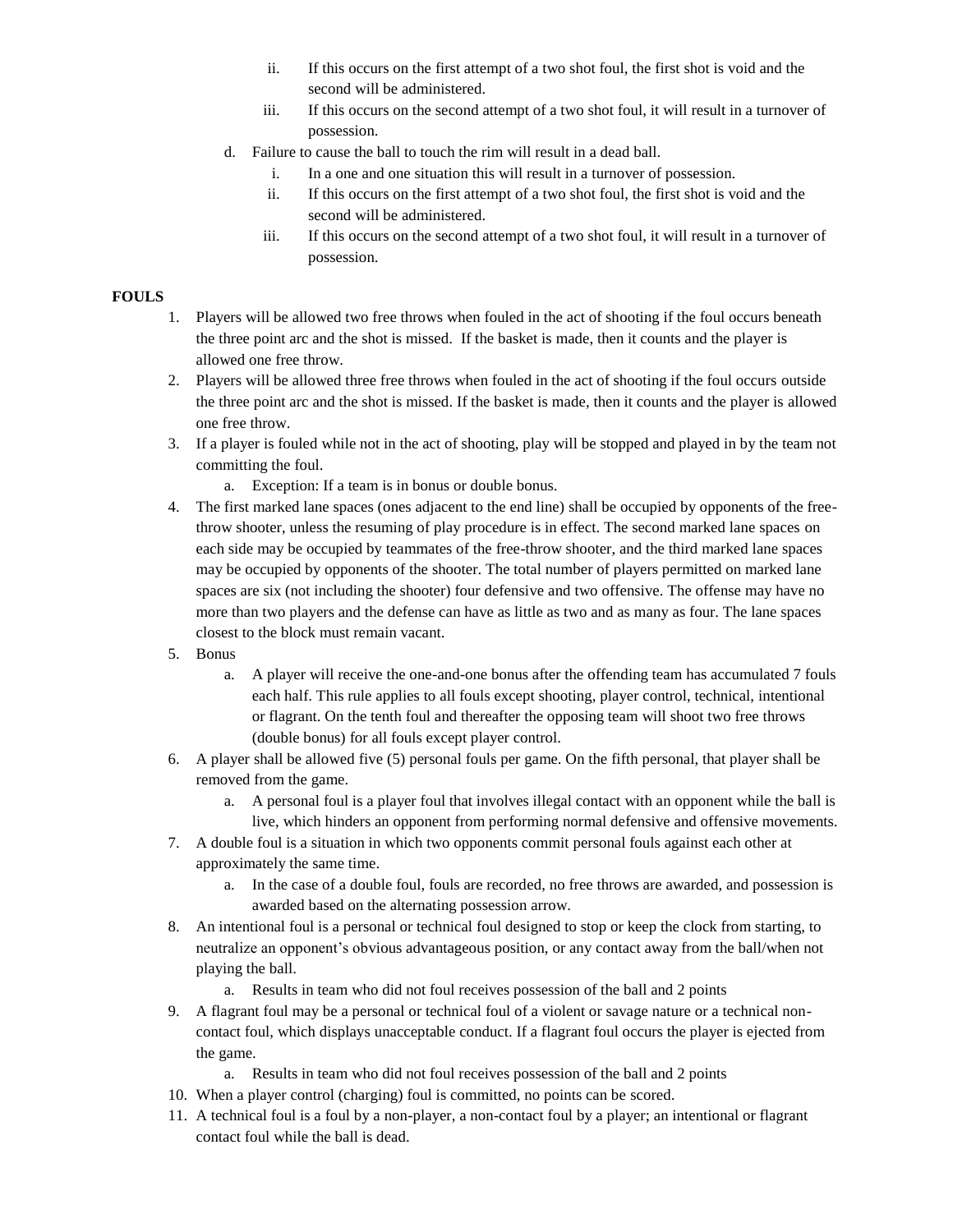- a. Two technical fouls against a player or coach result in immediate ejection of that person from the game.
- b. Three technical fouls against a player for the season will result in that player being ineligible for that league.
- c. Slapping either backboard or grabbing the rim is a technical foul.
	- i. Exception: a player may grab the rim to prevent injury or if contact with the rim or backboard is a result of regular play.
- d. Dunking is illegal in the Student Recreation Center. Any act of dunking during warm-ups, in a dead ball situation, or any point in the game will result in a technical foul and an ejection from the facility.
- e. A technical foul on a spectator or coach is charged to the team captain. Any two players and/or coaches and/or spectators ejected from a game will result in an automatic forfeiture of the game by the offending team. A technical foul will also be recorded as a personal foul of the offender; also included in the total team fouls.
- f. Results in team who did not foul will receive possession of the ball and 2 points.

# **SECTION 3: SCORING PLAY**

#### **SHOT POINT VALUES**

- 1. Shots taken from beneath the three point arc will result in two (2) points for each basket made.
- 2. Shots taken from outside the three point arc will result in three (3) points for each basket made.
- 3. Free throw shots are worth one (1) point for each basket made.
- 4. It is possible to have a three (3) point play from beneath the arc.
	- a. If player is fouled in the act of shooting. Refer to 'Fouls' section for more information.
- 5. It is possible to have a four (4) point play from beyond the arc.
	- a. If player is fouled in the act of shooting. Refer to 'Fouls' section for more information.

### **SECTION 4: GAME VARIATIONS**

#### **CO-REC BASKETBALL**

- 1. Each team shall consist of five players, *3 females and 2 males*. A minimum of 2 females and 2 males can be used to start a game and continue play throughout the course of the game.
- 2. Men ARE permitted to enter the lane(s) at each end of the court at any time.
- 3. Men ARE permitted to guard female.
- 4. Equipment: A Men's ball will be used for all Co-Rec games.
	- a. Exception: Unless both teams agree to use a Women's ball.

#### **SECTION 5: PARTICIPANT BEHAVIOR**

#### **BEHAVIOR GUIDELINES**

- 1. There are Foul limits for each player and each team as well as guidelines for ejection based on accrued fouls. Please see the 'Fouls' section for further information.
- 2. Participants and spectators should not protest a play that is considered a judgement call by an official/supervisor. These types of protests are not accepted and are grounds for ejection from the game.
- 3. Participants and spectators are expected to be in compliance with the Intramural Participant Handbook at all times.

#### **SECTION 6: MISCELLANEOUS INFORMATION**

#### **PROTESTS**

- 1. Protests shall not be received or considered if they are based solely on a decision involving the accuracy of a judgment call. Only rule interpretations may be protested.
- 2. A protest must be made with the Supervisor immediately following the call in question or before the next pitch.